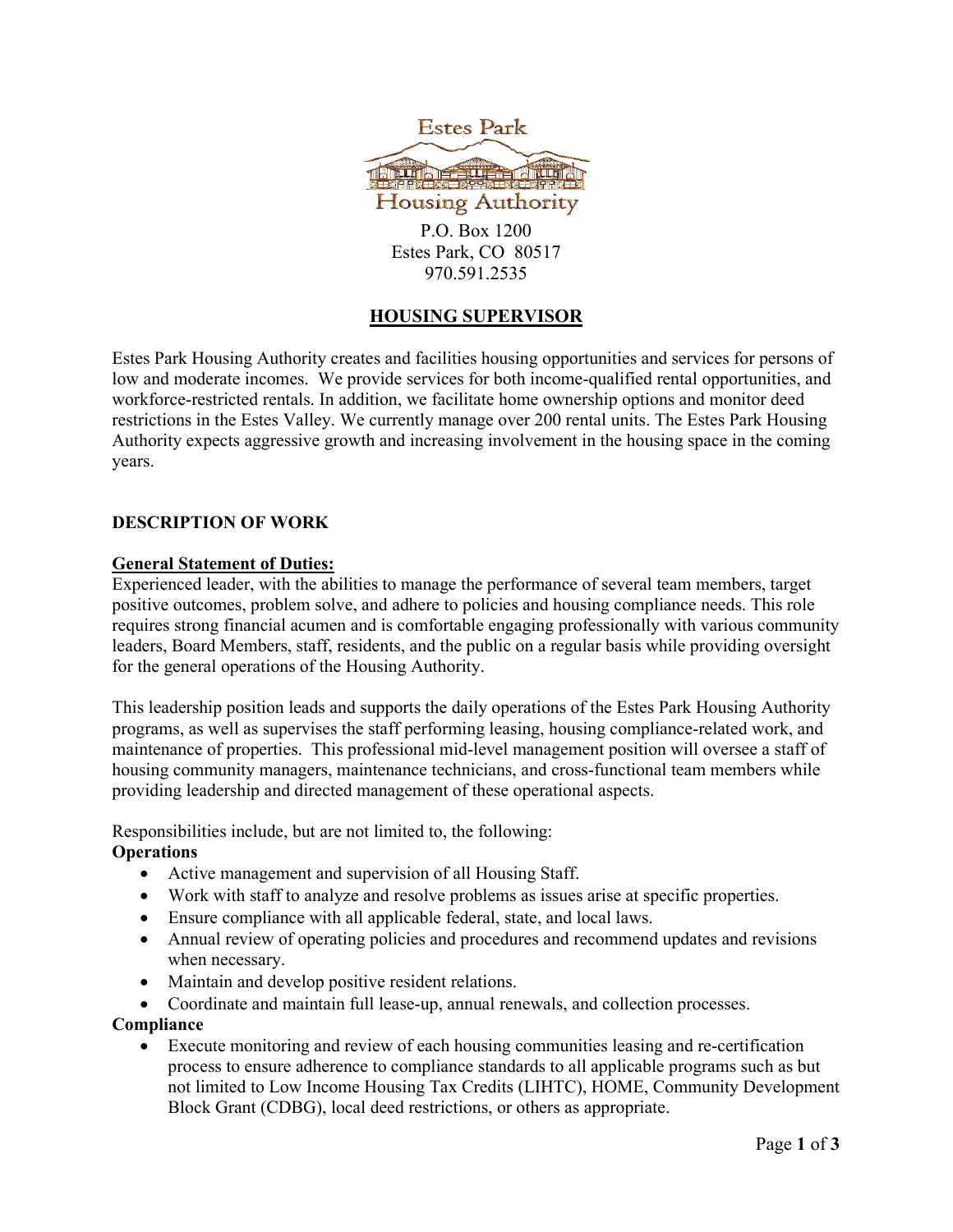- Coordination of annual property compliance audits conducted by outside agencies and investment partners such as Colorado Housing and Finance Authority, Colorado Division of Housing, US Department of Housing and Urban Development, and US Department of Agriculture/Rural Development.
- Manage housing staff to ensure reporting and compliance deadlines are met.

### **Financial**

- Assists in determining appropriate rents for each housing community to ensure compliance with associated regulations, and continued financial viability, balanced with resident needs.
- Responsible for financial requirements, property budgets, budget preparation, monitoring, funding partner reporting, and national (HUD/IRS) and state (CHFA) rule compliance in coordination with the Executive Director.
- Continued monitoring of the financial performance of each housing community to ensure financial targets are met and initiate corrective action as appropriate.
- Manage purchases and maintenance needs  $\leq$  \$5000 with internal staff and external contractors.
- Identify budget expense overages and as appropriate initiate corrective action or escalate to the Executive Director.
- Act as liaison to the Loveland Housing Authority accounting department for all operational accounting issues.

### **Staff Management**

- Provide excellent leadership to all assigned staff.
- Oversee EPHA's new operational staff onboarding and training.
- Ensure all operational staff is properly trained and have access to appropriate third-party training and certification programs.
- Meet regularly with direct reports to manage work performance and goals.
- Conduct annual staff performance reviews and plans.

## **General**

- Assists the general public, via in-person, over the phone, and e-mail, with Estes Park Housing Authority's rental and purchase housing programs.
- Effective, responsive, and professional interactions with the public and prospective applicants through in-person, over-the-phone, and email interactions.
- Maintain skill level, current regulations, and policies through various training and conferences, as well as responsible to manage performance and skill level of direct reports.

Some travel required

#### **Supervision Received:**

Work under the immediate supervision of the Executive Director

**Supervision Exercised**: Housing Community Managers, Maintenance Technicians, and crossfunctional team members

## **ESSENTIAL FUNCTIONS OF THE JOB**

## **Position Specific Competencies**